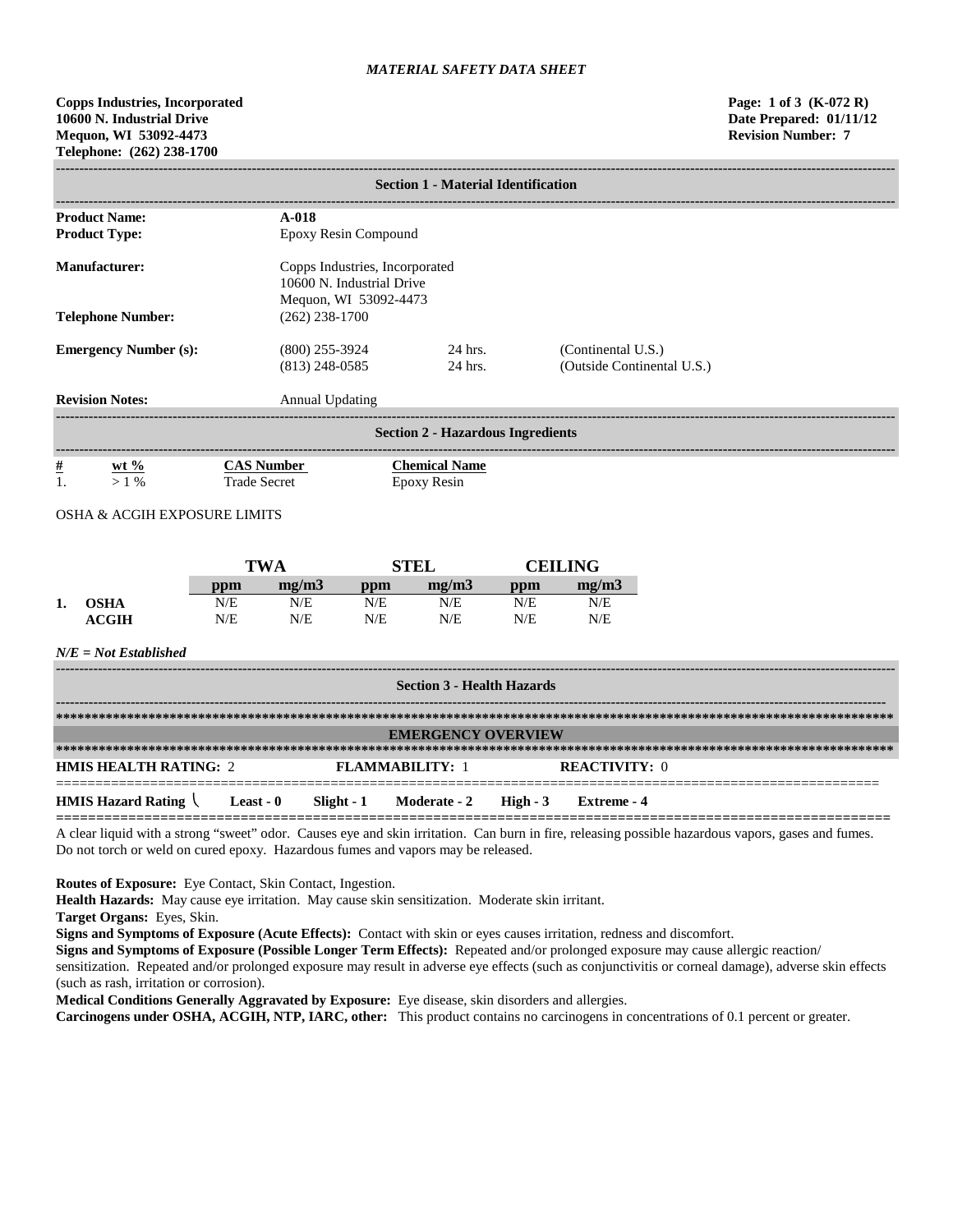| <b>Copps Industries, Incorporated</b> |
|---------------------------------------|
| Mequon, WI 53092-4473                 |
| Telephone: (262) 238-1700             |

## **------------------------------------------------------------------------------------------------------------------------------------------------------------------------------------ Section 4 - First Aid**

**------------------------------------------------------------------------------------------------------------------------------------------------------------------------------------**

**Eye Contact:** Hold eyelids apart and immediately flush eyes with plenty of water for at least 15 minutes. Seek medical attention. **Skin Contact:** Remove contaminated clothing/shoes and wipe excess from skin. Flush skin with water. Follow by washing with soap and water. If irritation occurs, seek medical attention. If contact with hot product occurs, immediately flush with cool water for 15 minutes. Carefully remove

clothing; if clothing is stuck to a burn area do not pull it off, but cut around it. Cover burn area with a clean material. Get medical attention immediately.

**Inhalation:** Remove victim to fresh air and provide oxygen. If breathing is difficult, seek medical attention.

**Ingestion:** If swallowed, call physician immediately. Induce vomiting only as directed by medical personnel. Never give anything by mouth to an unconscious person. Get medical attention immediately. **------------------------------------------------------------------------------------------------------------------------------------------------------------------------------------**

| <b>Section 5 - Fire and Explosion Data</b> |  |  |  |  |  |  |
|--------------------------------------------|--|--|--|--|--|--|
|--------------------------------------------|--|--|--|--|--|--|

**------------------------------------------------------------------------------------------------------------------------------------------------------------------------------------ Flash Point (closed cup):**  $> 200 \text{ }^{\circ}\text{F}$  **Upper Explosion Limit (UEL):** No data

**Auto Ignition Temperature:**No data **Lower Explosion Limit (LEL):** No data

Fire Hazard Classification (OSHA/NFPA): This product is not considered flammable nor combustible, but will burn if involved in a fire. **Extinguishing Media:** Foam, Carbon Dioxide (CO2), or dry chemical.

**Special Fire Fighting Procedures:** Keep personnel removed from area and upwind of fire. Wear full fire-fighting turn-out gear (full bunker gear) and respiratory protection (SCBA). Cool fire exposed containers with water spray.

**Unusual Fire and Explosion Hazards:** Hazardous combustion products may be present. Combustion may form aldehydes, nitrous oxides, carbon monoxide (CO), and carbon dioxide (CO2).

**------------------------------------------------------------------------------------------------------------------------------------------------------------------------------------ Section 6 - Accidental Release Measures**

**------------------------------------------------------------------------------------------------------------------------------------------------------------------------------------ Containment Techniques (Removal of ignition sources, diking, etc.)** Stop the leak, if possible. Shut off or remove all ignition sources. Construct a dike to prevent spreading.

**Clean-Up Procedures:** Spread absorbent material over area. Wipe or scrape up material. Dispose of material in accordance with local, state and federal regulations. Wash area with soap and water. Prevent washings from entering sewers or waterways.

**Other Emergency Advice:** Wear protective clothing, boots, gloves, respirator, and eye protection.

#### ------------------------------------------------------------------------------------------------------------------------------------------------------------------------------------ **Section 7 - Handling and Storage**

**------------------------------------------------------------------------------------------------------------------------------------------------------------------------------------ Storage:** Store in a warm (60-80 °F), dry, ventilated place. Crystallization may occur if storage temperature drops below 55 °F for a prolonged period of time. Store in closed containers.

**Handling:** Avoid contact with skin, eyes, or clothing. When handling, do not eat, drink, or smoke.

**Other Precautions:** Wash thoroughly after handling. Remove contaminated clothing and gear. Decontaminate. Destroy leather or any articles which can not be decontaminated.

**------------------------------------------------------------------------------------------------------------------------------------------------------------------------------------**

#### **------------------------------------------------------------------------------------------------------------------------------------------------------------------------------------ Section 8 - Personal Protection/Exposure Controls**

**Eye Protection:** Chemical safety goggles recommended. Contact lenses should not be worn while using this product.

**Hand Protection:** Chemical resistant gloves recommended, such as neoprene or nitrite rubber.

**Respiratory Protection:** Not necessary under most operating conditions. NIOSH approved organic vapor respirator should be used in confined areas, or when conditions cause high vapor concentrations. If the percent oxygen is below normal then use self-contained breathing apparatus. **Protective Clothing:** Clean, body covering clothing should be utilized.

**Work and Hygienic Practices:** Eye wash stations and safety showers should be easily accessible.

#### **------------------------------------------------------------------------------------------------------------------------------------------------------------------------------------ Section 9 - Typical Physical and Chemical Properties**

| <b>Physical Form:</b>  | Liquid  | <b>Vapor Density:</b>       | Heavier than air |
|------------------------|---------|-----------------------------|------------------|
| Color:                 | Clear   | <b>Boiling Point:</b>       | $>200$ °F        |
| Odor:                  | Sweet   | <b>Melting Point:</b>       | Not Applicable   |
| pH:                    | No Data | <b>Solubility in Water:</b> | Negligible       |
| <b>Vapor Pressure:</b> | No Data | <b>Specific Gravity:</b>    | 1.16             |
|                        |         |                             |                  |

#### **Section 10 - Stability and Reactivity**

**------------------------------------------------------------------------------------------------------------------------------------------------------------------------------------ Chemical Stability:** Stable **Conditions to Avoid (if unstable):** None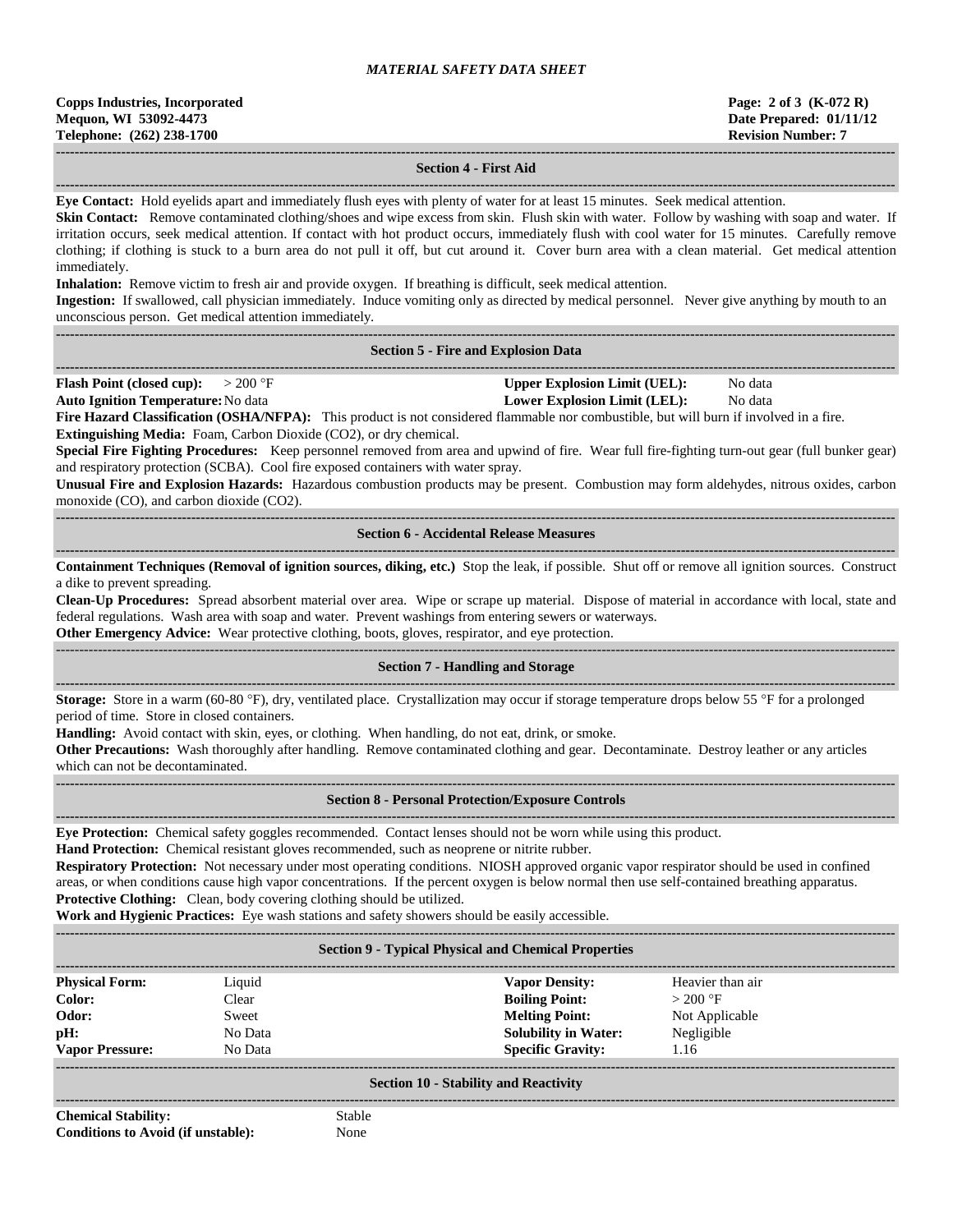| <b>Copps Industries, Incorporated</b> |
|---------------------------------------|
| Mequon, WI 53092-4473                 |
| Telephone: (262) 238-1700             |

|                                                                                          | Section 10 - Stability and Reactivity (con't.)                                                  |
|------------------------------------------------------------------------------------------|-------------------------------------------------------------------------------------------------|
| <b>Incompatibility (Materials to Avoid):</b><br><b>Hazardous Decomposition Products:</b> | Acids, strong oxidizing agents.<br>None                                                         |
| <b>Hazardous Polymerization:</b>                                                         | Contact with epoxy hardeners under uncontrolled conditions. May release excess heat and vapors. |
|                                                                                          | Section 11 - Tovicological Properties                                                           |

### **Section 11 - Toxicological Properties**

**------------------------------------------------------------------------------------------------------------------------------------------------------------------------------------ Acute Oral Toxicity (LD50, RAT):** No data available. **Acute Dermal Toxicity (LD50, RABBIT):** No data available. **Acute Inhalation Toxicity (LC50, RAT):** No data available.

**------------------------------------------------------------------------------------------------------------------------------------------------------------------------------------**

## ------------------------------------------------------------------------------------------------------------------------------------------------------------------------------------ **Section 12 - Ecological Information**

**------------------------------------------------------------------------------------------------------------------------------------------------------------------------------------**

**------------------------------------------------------------------------------------------------------------------------------------------------------------------------------------**

No data available.

**Section 13 - Disposal Considerations**

**------------------------------------------------------------------------------------------------------------------------------------------------------------------------------------ Waste Disposal:** This material does not contain any VOC's (volatile organic compounds). Dispose of material in accordance with applicable, local, state, and federal laws and regulations. The state and local regulations and laws may differ from federal regulations, and laws may change or be reinterpreted. This information only applies to the material as manufactured. Processing, use, or contamination may make the information in appropriate, inaccurate, or incomplete. Responsibility for proper waste disposal is with the owner of the waste.

| <b>Section 14 - Transport Information</b>                                                                                           |                                                                                                                |                                                                                                      |                                                                                                                             |  |  |  |  |
|-------------------------------------------------------------------------------------------------------------------------------------|----------------------------------------------------------------------------------------------------------------|------------------------------------------------------------------------------------------------------|-----------------------------------------------------------------------------------------------------------------------------|--|--|--|--|
| <b>DOT Non-Bulk Shipping Name:</b><br><b>DOT Bulk Shipping Name:</b><br><b>Technical Shipping Name:</b><br><b>DOT Hazard Class:</b> | Resin compound - not regulated<br>Resin compound - not regulated<br>NMFC Item 46030, Class 55<br>Not regulated | $\overline{I}$ $\overline{N}$ $\overline{H}$ :<br><b>Packing Group:</b><br><b>IMO Shipping Data:</b> | Not regulated<br>Not regulated<br>Resin compound - not regulated<br>ICAO/IATA Shipping Data: Resin compound - not regulated |  |  |  |  |

**Section 15 - Regulatory Information**

## *US FEDERAL REGULATIONS:*

**Toxic Substances Control Act (TSCA):** All components are included in the EPA Toxic Substances Control Act (TSCA) Chemical Substance Inventory or are not required to be listed on the TSCA Inventory.

**OSHA (29CFR1910.1200) Hazard Class(es):** Irritant. Sensitizer

**EPCRA Section 312 (40CFR370) Hazard Classes:** Immediate Health Hazard. Delayed Health Hazard.

**EPCRA Section 313 (40CFR372):** Toxic chemicals above "de minimus" level: None

## *STATE REGULATIONS:*

**California Proposition 65 Substances:** (components known to the State of California to cause cancer and/or reproductive toxicity and subject to warning and discharge requirements under the "Safe Drinking Water and Toxic Enforcement Act of 1986"). None

# *INTERNATIONAL REGULATIONS*

**Canada: WHMIS Hazard Classification:** Class D, division 2B **WHMIS Risk Phrases:** Eye or skin irritant. Skin sensitizer. **WHMIS Symbols:** Stylized T

#### **------------------------------------------------------------------------------------------------------------------------------------------------------------------------------------ Section 16 - Other Information**

**------------------------------------------------------------------------------------------------------------------------------------------------------------------------------------** *To the best of our knowledge, the information contained herein is accurate. However, neither Copps Industries nor any of its agents assume any liability whatsoever for the accuracy or completeness of the information contained herein. Final determination of suitability of any material is the sole responsibility of the user. All materials may present unknown health hazards and should be used with caution. Although certain hazards are described herein, we cannot guarantee that these are the only hazards which exist.*

**Revision Date:** 01/11/12 **Revised By:** Aleksey Kozlov **Replaces Revision Dated:** 01/28/10 **Title:** Technical Director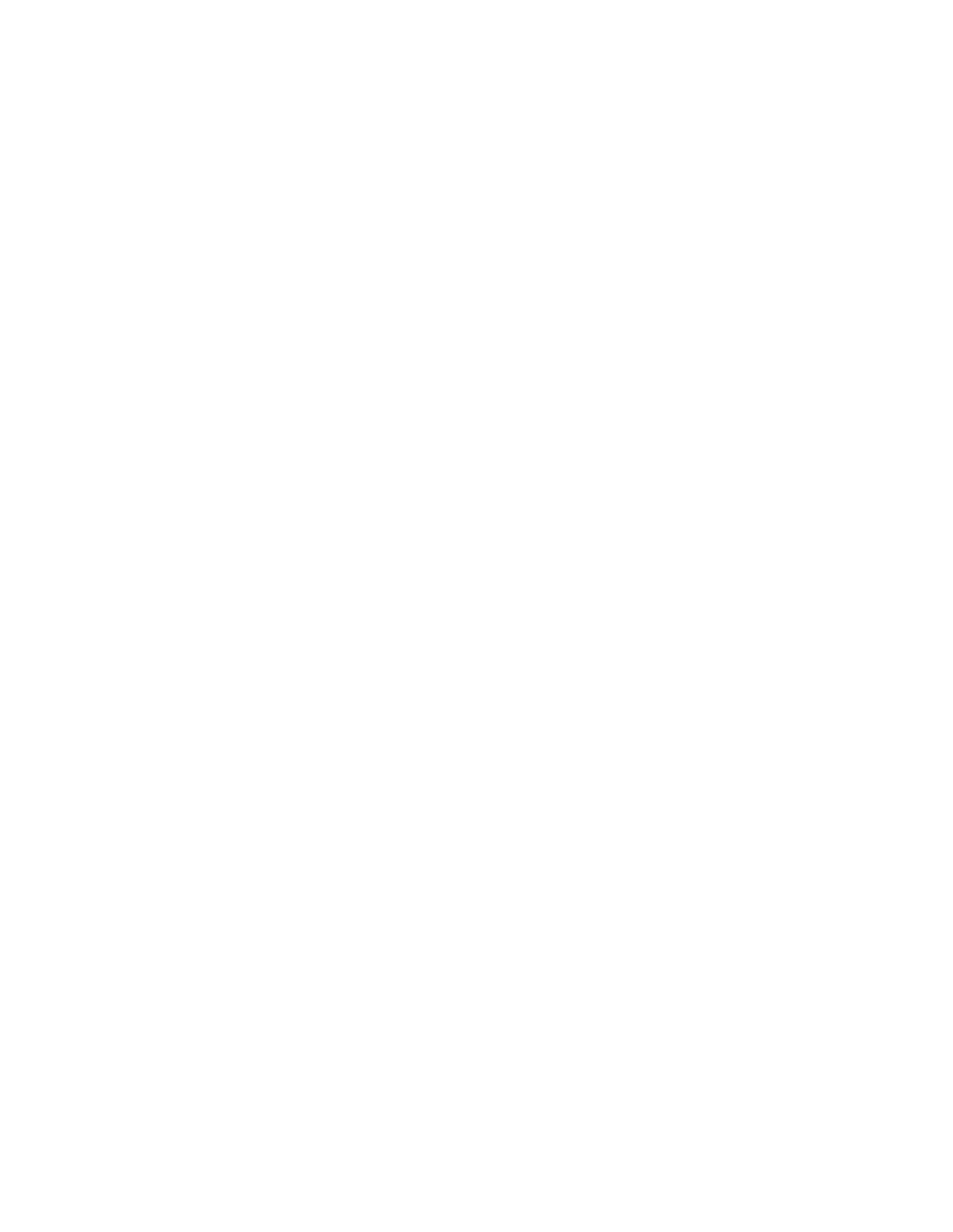|                              | <b>Section 1 - Material Identification</b>                                           |                    |                                                  |  |  |
|------------------------------|--------------------------------------------------------------------------------------|--------------------|--------------------------------------------------|--|--|
| <b>Product Name:</b>         | <b>B-002</b>                                                                         |                    |                                                  |  |  |
| <b>Product Type:</b>         | Epoxy Hardener Compound                                                              |                    |                                                  |  |  |
| Manufacturer:                | Copps Industries, Incorporated<br>10600 N. Industrial Drive<br>Mequon, WI 53092-4473 |                    |                                                  |  |  |
| <b>Telephone Number:</b>     | $(262)$ 238-1700                                                                     |                    |                                                  |  |  |
| <b>Emergency Number (s):</b> | $(800)$ 255-3924<br>$(813)$ 248-0585                                                 | 24 hrs.<br>24 hrs. | (Continental U.S.)<br>(Outside Continental U.S.) |  |  |
| <b>Revision Notes:</b>       | Annual Update                                                                        |                    |                                                  |  |  |

|                      | <b>Section 2 - Hazardous Ingredients</b> |                     |                      |  |  |  |  |
|----------------------|------------------------------------------|---------------------|----------------------|--|--|--|--|
| <u>#</u>             | $wt %$                                   | <b>CAS Number</b>   | <b>Chemical Name</b> |  |  |  |  |
| 1.                   | $1\%$                                    | $102 - 71 - 6$      | Triethanolamine      |  |  |  |  |
| $\gamma$<br><u>.</u> | $\frac{0}{6}$                            | <b>Trade Secret</b> | Amine                |  |  |  |  |

### OSHA & ACGIH EXPOSURE LIMITS

|          | <b>TWA</b> |       | STEL |       | <b>CEILING</b> |       |
|----------|------------|-------|------|-------|----------------|-------|
|          | ppm        | mg/m3 | ppm  | mg/m3 | ppm            | mg/m3 |
| 1. OSHA  | N/E        | 5.0   | N/E  | N/E   | N/E            | N/E   |
| 2. ACGIH | N/E        | N/E   | N/E  | N/E   | N/E            | N/E   |

### *N/E = Not Established*

| <b>Section 3 - Health Hazards</b>                          |  |  |                                  |  |                      |  |  |
|------------------------------------------------------------|--|--|----------------------------------|--|----------------------|--|--|
| <b>EMERGENCY OVERVIEW</b>                                  |  |  |                                  |  |                      |  |  |
| <b>HMIS HEALTH RATING: 3</b>                               |  |  | <b>FLAMMARILITY: 1</b>           |  | <b>REACTIVITY: 0</b> |  |  |
| <b>HMIS Hazard Rating <math>\setminus</math> Least - 0</b> |  |  | Slight - 1 Moderate - 2 High - 3 |  | Extreme - 4          |  |  |

A clear liquid with an amine odor. Corrosive to skin. Corrosive to eyes. Severe skin irritant. Severe eye irritant. May cause skin sensitization. May cause respiratory sensitization. Can burn in fire, releasing possible hazardous vapors, gases and fumes.

Do not torch or weld on cured epoxy. Hazardous fumes and vapors may be released.

**\*\*\*\*\*\*\*\*\*\*\*\*\*\*\*\*\*\*\*\*\*\*\*\*\*\*\*\*\*\*\*\*\*\*\*\*\*\*\*\*\*\*\*\*\*\*\*\*\*\*\*\*\*\*\*\*\*\*\*\*\*\*\*\*\*\*\*\*\*\*\*\*\*\*\*\*\*\*\*\*\*\*\*\*\*\*\*\*\*\*\*\*\*\*\*\*\*\*\*\*\*\*\*\*\*\*\*\*\*\*\*\*\*\*\*\*\*\* Routes of Exposure:** Eye Contact, Skin Contact, Inhalation, Ingestion.

Health Hazards: Corrosive to skin. Corrosive to eyes. Severe skin irritant. Severe eye irritant. May cause skin sensitization. May cause respiratory sensitization.

**Target Organs:** Eyes, Skin, and Respiratory System.

**Signs and Symptoms of Exposure (Acute Effects):** Burns of the eye may cause blindness. Contact of undiluted products with the eyes or skin quickly causes severe irritation and pain and may cause burns, necrosis, and permanent injury. Inhalation of mists may severely damage contacted tissue and produce scarring. Product is readily absorbed through the skin and may cause discomfort, injury or serious health problems unless treated properly.

**Signs and Symptoms of Exposure (Possible Longer Term Effects):** This substance may cause respiratory sensitization to exposed workers. **Medical Conditions Generally Aggravated by Exposure:** Asthma, chronic respiratory disease (e.g. Bronchitis, emphysema). Eye disease, skin disorders and allergies.

**Carcinogens under OSHA, ACGIH, NTP, IARC, other:** This product contains no carcinogens in concentrations of 0.1 percent or greater.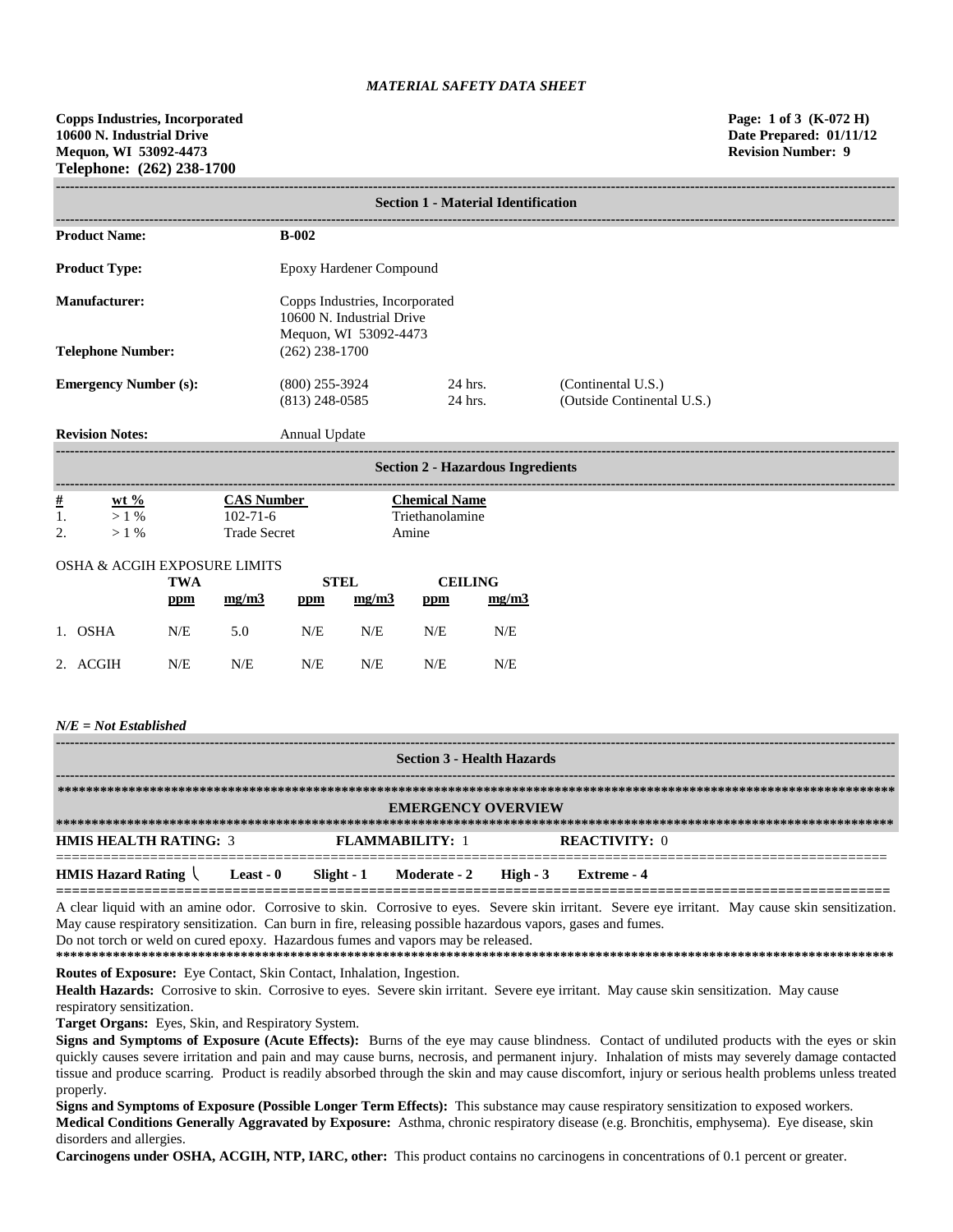**10600 N. Industrial Drive Page: 2 of 3 (K-072 H) Mequon, WI 53092-4473 Date Prepared: 01/11/12 Telephone: (262) 238-1700 Revision Number: 7 ------------------------------------------------------------------------------------------------------------------------------------------------------------------------------------ Section 4 - First Aid ------------------------------------------------------------------------------------------------------------------------------------------------------------------------------------ Eye Contact:** Hold eyelids apart and immediately flush eyes with plenty of water for at least 15 minutes. Seek medical attention. **Skin Contact:** Remove contaminated clothing/shoes and wipe excess from skin. Immediately flush affected area with water for at least 15 minutes. Cover the affected area with a sterile dressing or clean sheeting and seek medical attention immediately. DO NOT APPLY GREASES OR OINTMENTS. Control shock if present. **Inhalation:** Remove victim to fresh air and provide oxygen. If breathing is difficult, seek medical attention. **Ingestion:** In the event of ingestion, administer 3-4 glasses of milk or water. DO NOT INDUCE VOMITING. Seek medical attention immediately. **------------------------------------------------------------------------------------------------------------------------------------------------------------------------------------ Section 5 - Fire and Explosion Data ------------------------------------------------------------------------------------------------------------------------------------------------------------------------------------ Flash Point (closed cup):**  $> 200 \text{ °F}$  **Lower Explosion Limit (LEL):** No data **Upper Explosion Limit (UEL):** No data **Auto Ignition Temperature:** No data **Fire Hazard Classification (OSHA/NFPA):** This product is not considered neither flammable nor combustible, but will burn if involved in a fire. **Extinguishing Media:** Foam, Carbon Dioxide (CO2), or dry chemical. **Special Fire Fighting Procedures:** Keep personnel removed from area and upwind of fire. Wear full fire-fighting turnout gear (full bunker gear) and respiratory protection (SCBA). Cool fire exposed containers with water spray. **Unusual Fire and Explosion Hazards:** Hazardous combustion products may be present. Combustion may form aldehydes, nitrous oxides, carbon monoxide (CO), and carbon dioxide (CO2). **------------------------------------------------------------------------------------------------------------------------------------------------------------------------------------ Section 6 - Accidental Release Measures ------------------------------------------------------------------------------------------------------------------------------------------------------------------------------------ Containment Techniques (Removal of ignition sources, diking etc.)** Reduce vapor spreading with a water spray. Stop the leak, if possible. Shut off or remove all ignition sources. Construct a dike to prevent spreading. **Clean-Up Procedures:** Spread absorbent material over area. Transfer to containers by suction. For large spills, recover spilled material with a vacuum truck. Dispose of material in accordance with local, state and federal regulations. Wash area with soap and water. Prevent washings from entering sewers or waterways. **Other Emergency Advice:** Wear protective clothing, boots, gloves, respirator, and eye protection. **------------------------------------------------------------------------------------------------------------------------------------------------------------------------------------ Section 7 - Handling and Storage ------------------------------------------------------------------------------------------------------------------------------------------------------------------------------------ Storage:** Store in a cool (60-80 °F), dry ventilated place. Store in closed containers. **Handling:** Avoid breathing of vapors. Handle in well-ventilated workspace. Avoid contact with skin, eyes, or clothing. When handling, do not eat, drink, or smoke. **Other Precautions:** Emergency showers and eye wash stations should be readily accessible. Wash thoroughly after handling. Remove contaminated clothing and gear. Decontaminate. Destroy leather or any articles, which can not be decontaminated. **------------------------------------------------------------------------------------------------------------------------------------------------------------------------------------ Section 8 - Personal Protection/Exposure Controls ------------------------------------------------------------------------------------------------------------------------------------------------------------------------------------ Eye Protection:** Full-face shield with chemical safety goggles. Contact lenses should not be worn while using this product. **Hand Protection:** Neoprene rubber gloves. Cuffed butyl rubber gloves. Nitrile rubber gloves. **Respiratory Protection:** Not necessary under most operating conditions. NIOSH approved organic vapor respirator should be used in confined areas, or when conditions cause high vapor concentrations. If the percent oxygen is below normal then use self-contained breathing apparatus. **Protective Clothing:** Impervious clothing. Slickersuit. Rubber boots. Full rubber suit (rain gear). Butyl or latex protective clothing. **Work and Hygienic Practices:** Eye wash stations and safety showers should be easily accessible. **------------------------------------------------------------------------------------------------------------------------------------------------------------------------------------ Section 9 - Typical Physical and Chemical Properties ------------------------------------------------------------------------------------------------------------------------------------------------------------------------------------ Physical Form:** Liquid **Vapor Density:** Heavier than air **Color:** Clear **Clear <b>Boiling Point:**  $> 200 \text{ }^{\circ}\text{F}$ **Odor:** Amine **Melting Point:** Not applicable **pH:** No Data **No Data <b>Solubility in Water:** Negligible **Vapor Pressure:** No Data **Specific Gravity:** 1.00

## **------------------------------------------------------------------------------------------------------------------------------------------------------------------------------------ Section 10 - Stability and Reactivity**

**------------------------------------------------------------------------------------------------------------------------------------------------------------------------------------**

**Chemical Stability:** Stable **Conditions to Avoid (if stable):** None **Incompatibility (Materials to Avoid):** Acids, strong oxidizing agents. **Hazardous Decomposition Products:** None

**Hazardous Polymerization:** Contact with epoxy resins under uncontrolled conditions. May release excess heat and vapors.